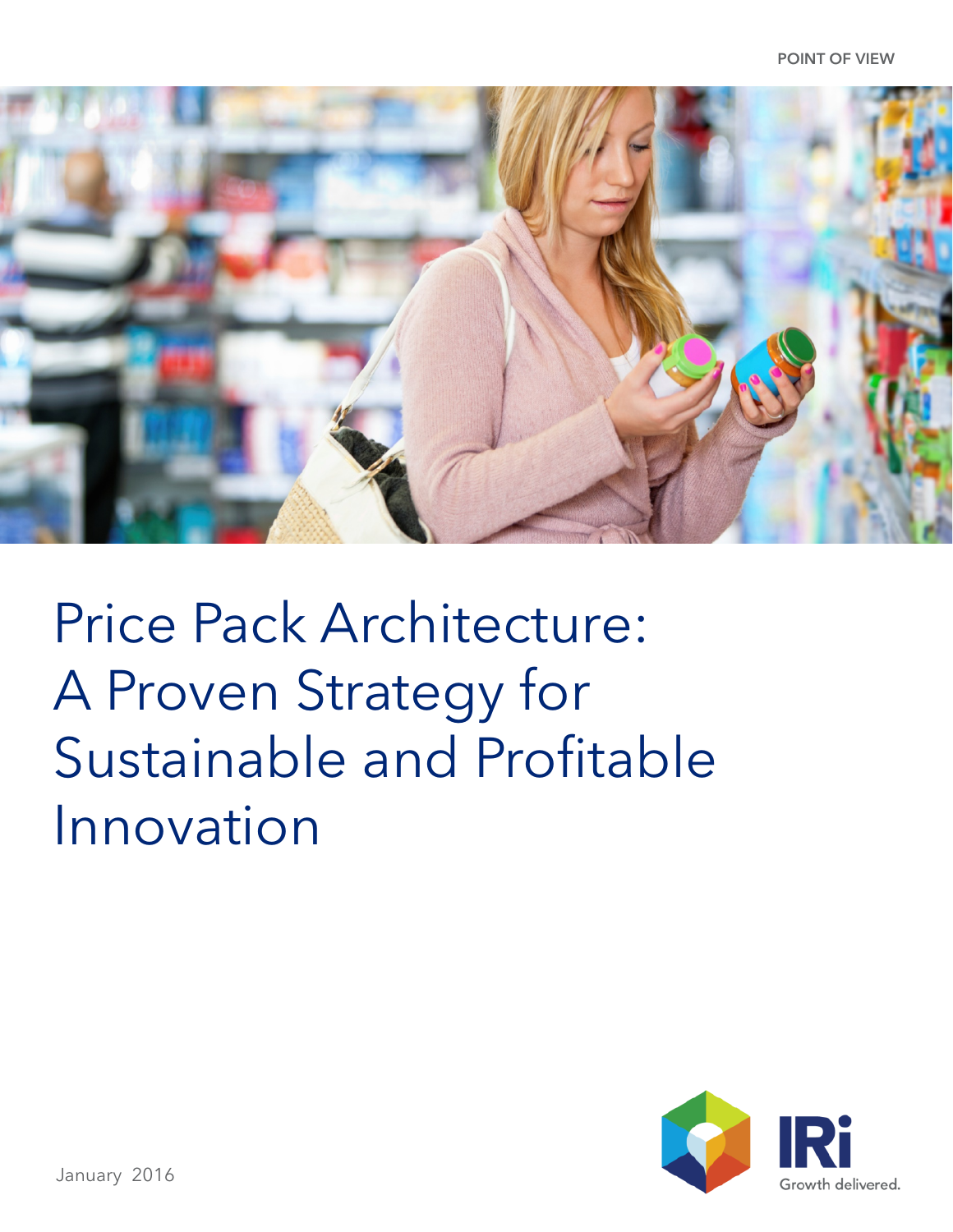## Executive Summary

### Keep Growth in the Crosshairs

Driving growth in today's low-growth marketplace is challenging, and beefing up the bottom line has become a critical growth strategy.

- The stability of the consumer packaged goods (CPG) market provides some protection against steep declines during times of market duress, but it also makes finding sizable and sustainable growth more challenging
- Innovation helps drive growth, but it is not reasonable to rely solely on new products for growth
- Cost-cutting can only go so far

### Giving "Outside-the-Box" Innovation New Meaning Will Drive 2 to 5 Percent Jump in Profit and Increasing Revenues

Margins are under pressure in the face of climbing commodity prices and conservative purchase patterns. Innovation, particularly premium-tier innovation, has been well received, but it is not enough by itself.

- CPGs must provide consumers what they want, when and where they want it, at a price point that enhances, rather than detracts from, their overall perception of value
- Price pack innovation, such as bundling or alternative pack sizes, can legitimately drive shopper willingness to pay a higher price point
- Recent price pack innovations have yielded premiums ranging from 84 percent to more than 200 percent

### Disconnects Between Price and Innovation Disciplines Are Threatening Growth Opportunities

Done right, price pack architecture ensures consumers can find a viable selection of products that meet their needs at the price points they are willing to pay, driving portfolio growth and enhancing a brand's overall value proposition.

- Consumers' desires and price sensitivity vary based on many complex factors
- In today's world, pricing and innovation are often viewed as completely separate issues and addressed by very different resources
- To get it right, price and innovation teams must synch up

#### Framework to Win: Ensuring Price Pack Architecture Success

Maximizing price realization in a way that builds true and sustainable bottom-line growth will require price and innovation disciplines to align against three key principles:

- Knowing the consumer at a granular level
- Understanding the full value case
- Mapping out the path to commercialization

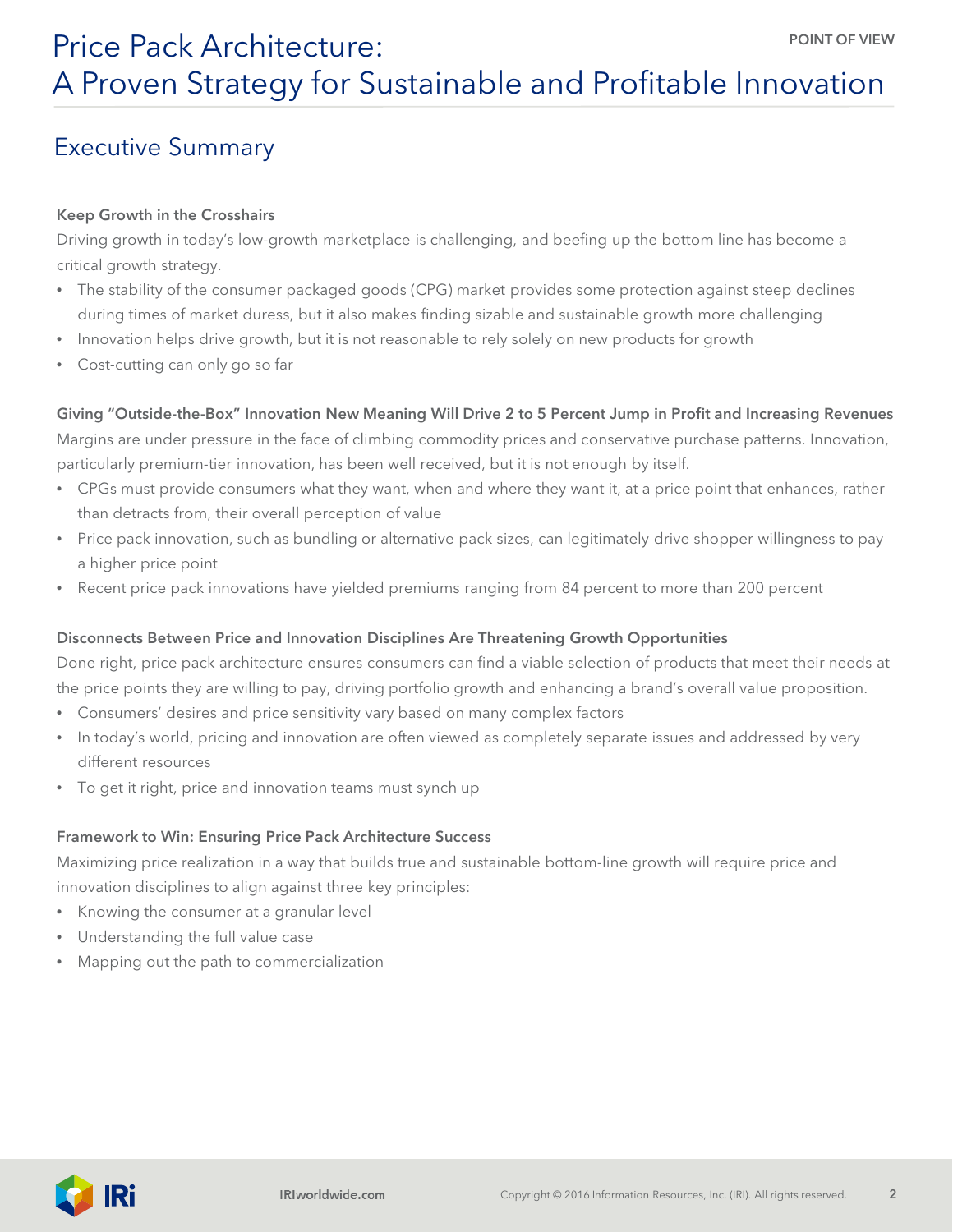## Keep Growth in the Crosshairs

Scanning recent headlines can make one believe that the current CPG environment looks quite bleak. Driving growth in today's low-growth marketplace is challenging, to say the least. Activist investors continue to pressure big food companies, such as Mondelēz, to cut costs aggressively in pursuit of driving bottom-line momentum. Acquisitions, such as this year's Heinz-Kraft deal, that have focused on cost-cutting and zero-based budgeting have taken deep root in the manufacturing psyche. Indeed, the bottom line has become ever more critical, even beyond topline growth, for several players.

It is a simple fact that, unlike high tech or real estate, consumer packaged goods companies experience significantly less volatility as a whole. This stability is good, in that manufacturers face fewer sharp declines across the industry. However, it also means that growth curves are less sudden and steep. After all, CPG demand faces far more limitations, in that consumers are unlikely to eat significantly more calories or greatly expand personal and home care routines just because their finances are better or an advertisement wins their favor.



Source: IRI POS database, MULO + C, 52 weeks ending 10/04/15.

Ongoing sustained growth is more likely to occur from achieving a higher price/mix per volume than by selling more product.

Indeed, the nature of the CPG market, particularly in today's slowgrowth environment, explains why we often see, across numerous large categories, that growth comes more from achieving a higher price/mix per volume than from selling more product (see Figure 1).

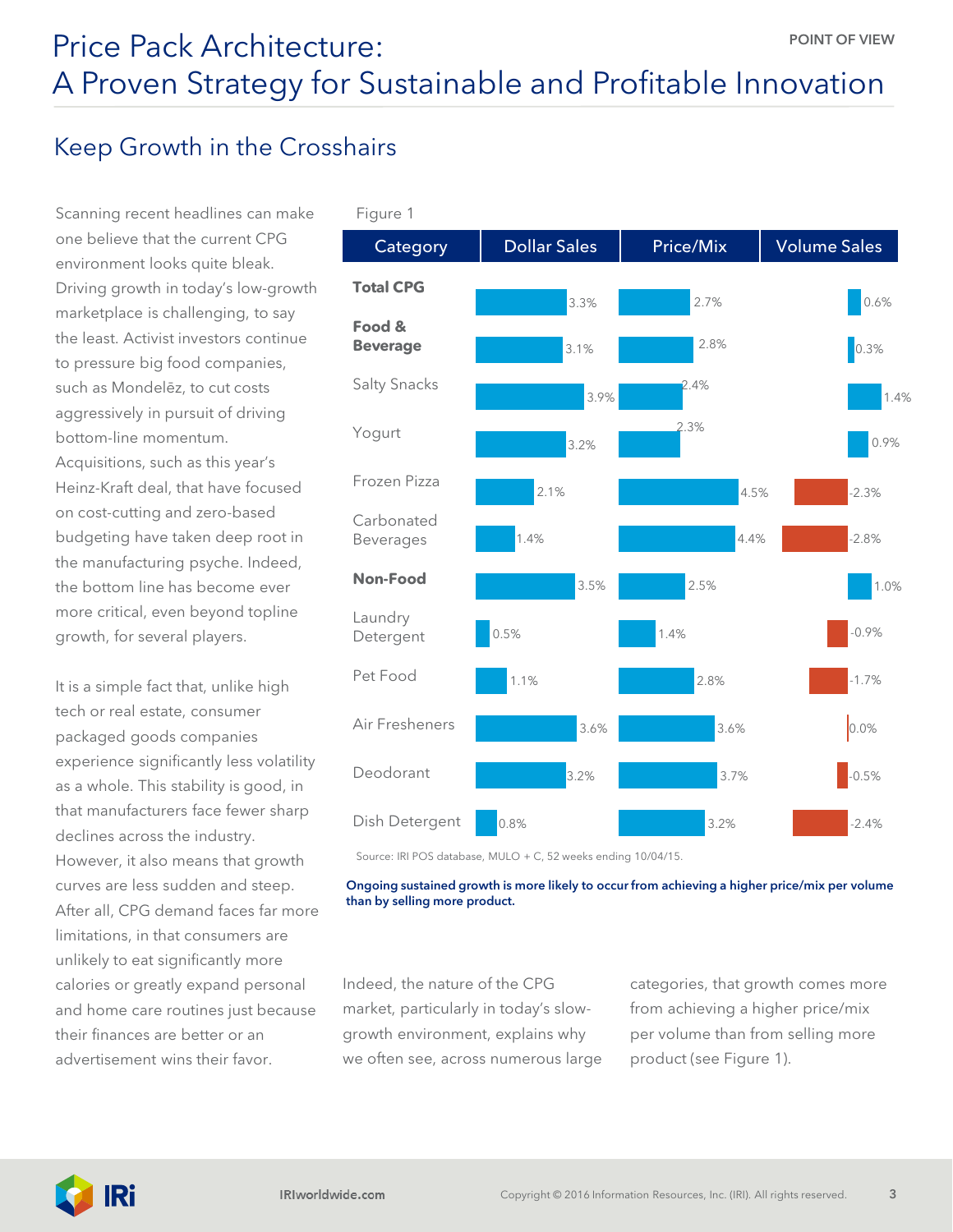## Giving "Outside-the-Box" Innovation New Meaning Will Drive A 2 to 5 Percent Jump in Profit While Increasing Revenues

As explained in IRI's recent point of view, *Effective Premiumization Strategies in CPG Can Achieve 10–15 Percent Topline Growth*, shoppers have proven willing to pay more for products that allow them to meet specific needs and wants. As a result, premium-tier products have gained share in all of the 10 fastest-growing CPG categories during the past five years.

But not everyone is winning in the race to drive premiums. This is especially true since the start of the Great Recession, when consumers made significant sacrifices in all areas of daily living to rein in spending and ride out the storm. The economic recovery has not brought back the previously well-established annual cycle of largely inflation-driven price increases. To the contrary, existing products are seeing largely stagnant or even decreasing price points despite underlying commodity cost increases, further pressuring margins for retailers and manufacturers alike.

While new product launches, such as the sidebar example here, can sometimes drive consumers to pay a significant premium over mid- and

lower-tier solutions, innovation does not always have to be a significant, disruptive change in the underlying product and its benefits. Simpler, more consistently achievable alterations to price pack architecture—such as changes in pack size, packaging or bundling—can be just as impactful, provided they align well with overarching market and consumer trends (see Figure 2). Combining the current focus on executional excellence with an eye on ever more profitable growth through better price realization can be truly powerful, increasing bottomline profits by 2–5 percent on a strengthening revenue stream.



### The Winners in Premiumization are Providing Consumers Exactly What They Want, When and Where They Want It, at a Price Point That Enhances, Rather Than Detracts From, Their Overall Perception of Value

Most shoppers realize that they can save 40 percent or more on the same number of washes if they opt for Tide liquid detergent over Tide Pods. However, the convenience provided by a premeasured, no-mess, no-spill packet of detergent that can be simply tossed into the machine with the laundry has proven a worthwhile trade-off. Despite the higher price point, since their introduction in 2012, Tide Pods have grown to nearly \$500 million in our annual tracked sales, and have outpaced the growth of the laundry detergent category by more than 10 times.<sup>1</sup>

<sup>1</sup> IRI POS database, MULO + C, 52 Weeks Ending 10/04/15

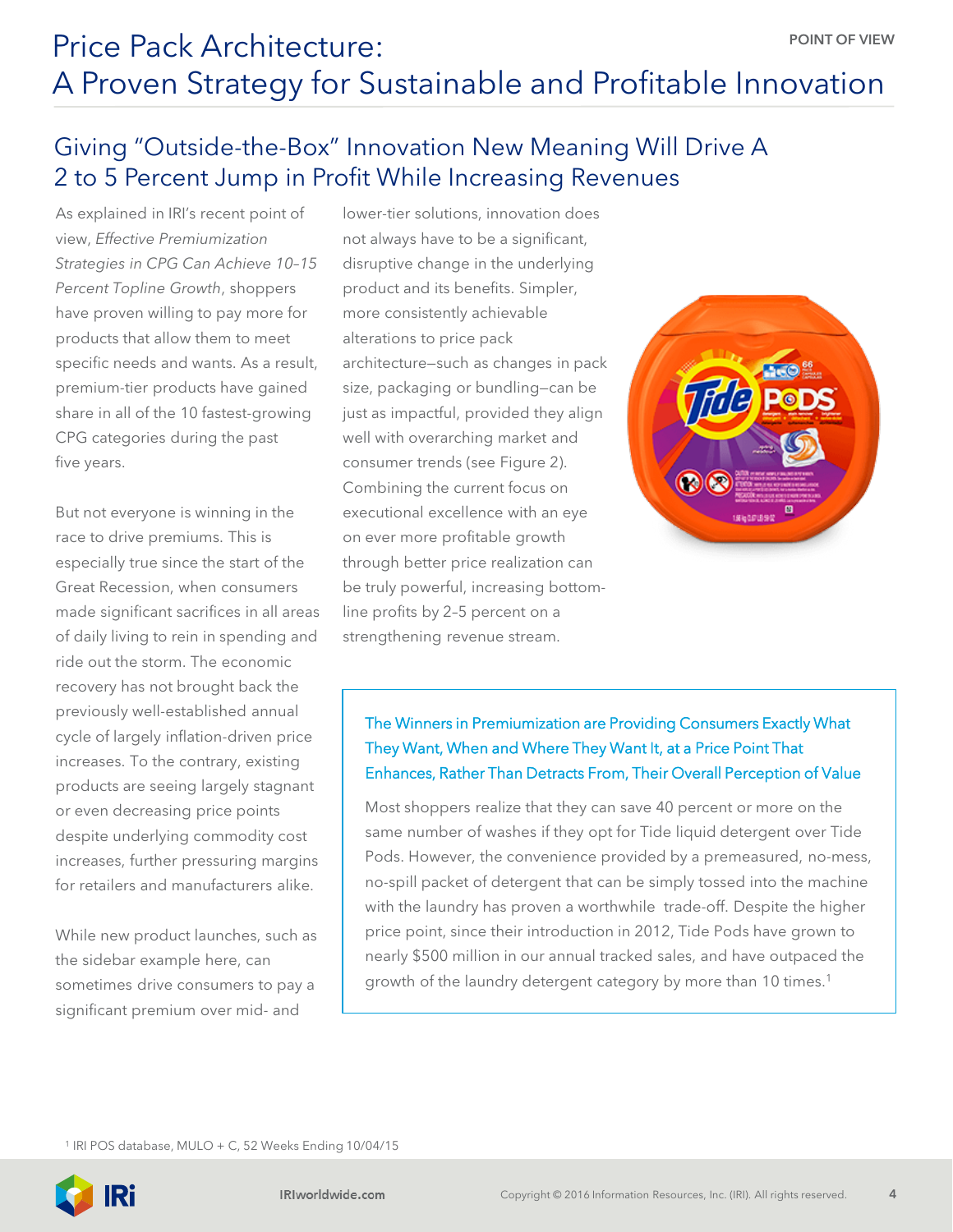# Price Pack Architecture: **Example 2018** POINT OF VIEW A Proven Strategy for Sustainable and Profitable Innovation

Figure 2

### Recently Successful Price Pack Innovations2

| Innovation                                 | <b>Details</b>                                                                                                                                                                                                                                                                                                                         | Reasons for Success                                                                                                                                                                                                                                                                                                                                                                                                                                                                                                                                                                       |
|--------------------------------------------|----------------------------------------------------------------------------------------------------------------------------------------------------------------------------------------------------------------------------------------------------------------------------------------------------------------------------------------|-------------------------------------------------------------------------------------------------------------------------------------------------------------------------------------------------------------------------------------------------------------------------------------------------------------------------------------------------------------------------------------------------------------------------------------------------------------------------------------------------------------------------------------------------------------------------------------------|
| Pepsi Mini Cans                            | Re-introduced in 2013 by PepsiCo<br>Smaller cans allow consumers to indulge in carbonated<br>beverages with reduced calories and sugar intake<br>100% premium in price per ounce vs. standard Pepsi cans<br>L52 Dollar Sales: \$40.5 MM                                                                                                | Carbonated soft drink consumption per capita has steadily<br>decreased during the past several years, to its lowest rate<br>since $19863$<br>Across a wide swath of categories, nearly half of customers<br>claim selecting smaller portion sizes as a key health<br>strategy <sup>4</sup>                                                                                                                                                                                                                                                                                                |
| <b>Perdue Perfect</b><br>Portions          | Introduced in 2014 by Perdue<br>$\bullet$<br>Individually wrapped boneless, skinless chicken breasts<br>$\bullet$<br>facilitating efforts for consumers to control portions<br>84% average premium over other Perdue packaged<br>$\bullet$<br>chicken<br>L52 Dollars Sales: \$90.6MM                                                   | In 2015, 38% of consumers claim to put more effort into<br>making nutritious and healthful meat and poultry choices,<br>and 42% claim selecting smaller portion sizes as a key<br>health strategy <sup>5</sup><br>Health conscious shoppers have demonstrated up to 25%<br>more willingness to pay a premium than other segments <sup>6</sup>                                                                                                                                                                                                                                             |
| <b>McCormick</b><br>Recipe<br>Inspirations | Introduced in 2011 by McCormick<br>A recipe card including a combination of pre-measured<br>٠<br>herbs and spices to speed novice cooks in preparing<br>healthy meals that avoid routine flavors<br>203% average premium per volume vs. spices and<br>$\bullet$<br>seasonings as a whole<br>L52 Dollar Sales: \$1.1MM                  | Smaller households are increasing as millennials delay<br>marriage, seniors maintain independence longer, and the<br>birth rate declines <sup>7</sup><br>Meal solutions skew towards these households, due to<br>their preference for convenient, easy-prep meals<br>Similar easy-prep solutions, like value-added meat,<br>have also outpaced the growth of all other meat in<br>recent years <sup>8</sup>                                                                                                                                                                               |
| Chobani Flip                               | Introduced in 2012 by Chobani, around the time that<br>Müller Corner made its way to the U.S. market<br>Single serve, highly portable packs with natural snacking<br>ingredients in compartment to be "flipped" into yogurt<br>10%+ premium in price per ounce vs. traditional Chobani<br>Greek yogurt<br>L52 Dollar Sales: \$164.2 MM | Snacking frequency has increased across all day parts,<br>especially in the afternoon, up to 69% in 2015, from 51%<br>in 2010 <sup>5</sup><br>Consumers claim that convenient sources of protein<br>$\bullet$<br>throughout the day have helped with maintaining tighter<br>control over portions<br>Portable snack offerings from Nutella (+96%) and Sabra<br>hummus (+48%) outpaced multi-serve packs in dollar sales<br>CAGR, 2011-2014                                                                                                                                                |
| Cascade Platinum<br><b>Action Pacs</b>     | Introduced in 2013 by Procter & Gamble<br>$\bullet$<br>Powerful formula reduces time spent cleaning dishes by<br>eliminating need for pre-wash with a pre-measured,<br>single-use pack<br>200%+ premium in price per ounce vs. traditional Cascade<br>Dishwasher Detergent<br>L52 Dollar Sales: \$16.1 MM                              | Home care manufacturers developed single-dose packs<br>following successful model of K-cups single serve coffee<br>The primary driver of purchasing a new product is to "get<br>housework done in less time," reported by 71% of triers <sup>9</sup><br>Growth in laundry detergent pods (+74%) outpacing total<br>laundry detergent category (-2%) in dollar sales CAGR,<br>2010-2014<br>Time-saving cleaning products like all purpose cleaning<br>$\bullet$<br>wipes (+6%) significantly outpacing the challenged<br>household cleaning aisle (+1%) in dollar sales CAGR,<br>2010-2014 |

#### Recent innovations have leveraged innovative packaging and pricing strategies to yield premiums ranging from 84 percent to more than 200 percent.

<sup>2</sup> IRI POS database, MULO + C, CY 2010–2014 and 52 weeks ending 10/04/15

- <sup>3</sup> Beverage Digest, "Special Issue: US Beverage Business Results for 2014," March 26, 2015
- 4 The Power of Meat 2015 201 Analytics Presentation
- <sup>5</sup> Ibid
- 6 IRI Analysis
- <sup>7</sup> U.S. Census, "Current Population Survey, 2013 Annual Social and Economic Supplement"
- 8 IRI "Maximizing Growth for Value-Added Meat, 2/24/2015

9 IRI "New Product Pacesetters," April 2015

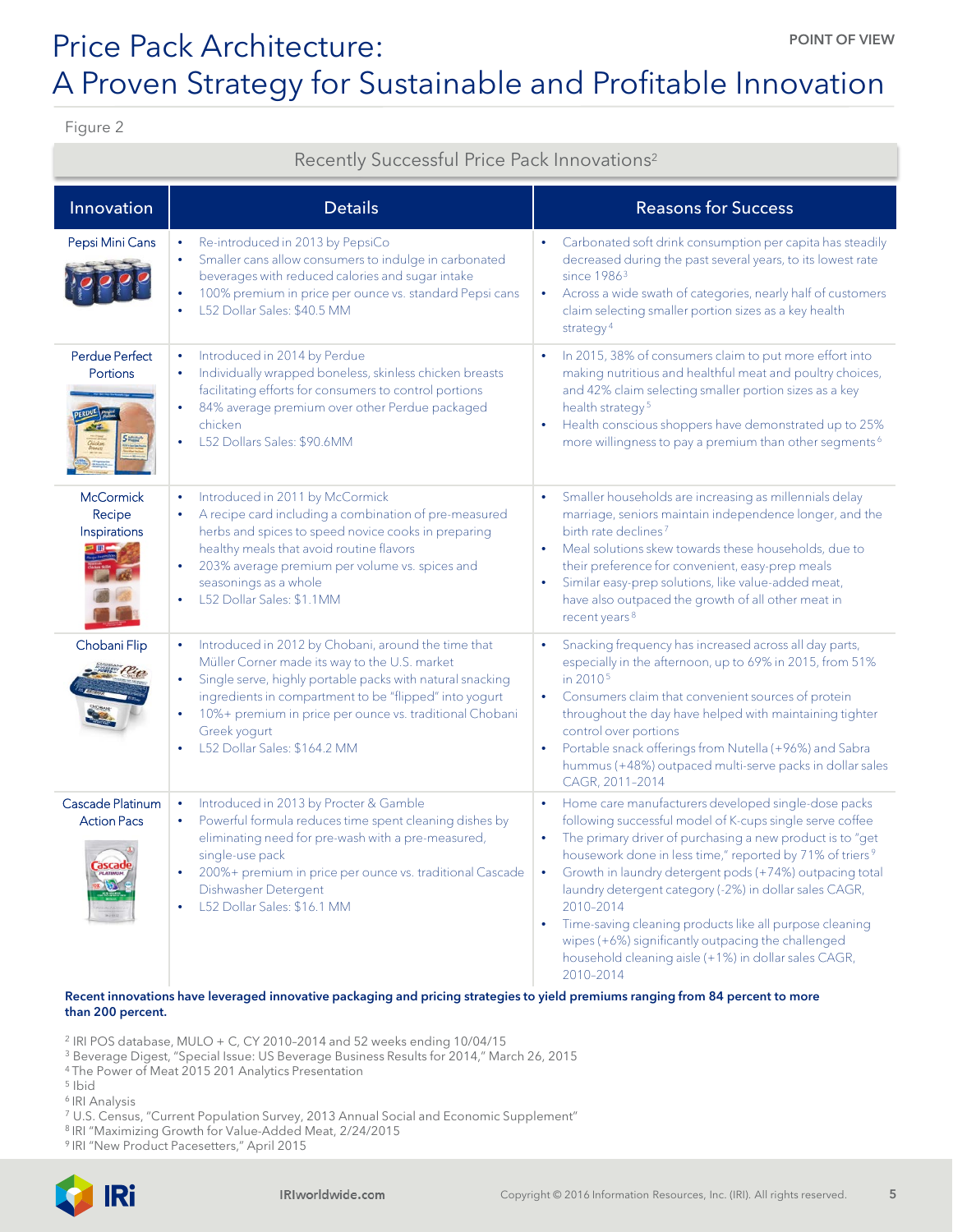## Disconnects Between Price and Innovation Disciplines are Threatening Growth Opportunities

The essence of price pack architecture is to provide consumers a viable selection of products that meet their needs at the price points they are willing to pay, driving portfolio growth and enhancing a brand's overall value proposition in the outlets where they shop for any given purchase occasion. This is no simple task. After all, there are more than 118 million households in this country. Each of these households will undertake countless different shopping trip missions during a lifetime, and even for a single

shopper, the mindset within each mission will impact everything from product need and pack size selection to channel preference and price sensitivity. For this reason, new product innovation and pricing are inextricably intertwined.

Unfortunately, for many in today's CPG landscape, pricing and innovation are viewed as completely separate issues. As such, these issues are addressed by different resources with polarized skill sets and disparate approaches.

### Framework to Win: Ensuring Price Pack Architecture Success

To maximize price realization in a way that builds true and sustainable bottom-line growth while supporting shopper loyalty and category share, CPG marketers should consider taking a step back and focus on creating a powerful price pack architecture. Doing so will require price and innovation disciplines to align against three key principles.

### Know the Customer at a Granular Level

CPG marketers must understand how their key and target consumers shop for specific needs and how those needs play out across different trip missions. For instance, a monthly stock-up trip at a warehouse store will look very different from an immediate consumption purchase

### Excessive Reliance on Breakthrough Innovation as a Growth Driver is Perilous

While successful new product launches contribute significantly to growth, relying excessively on breakthrough innovation as a growth driver is not recommended. Followers of IRI's annual New Product Pacesetters™ will note that the ranks of manufacturers bringing to market disruptive innovation vary greatly from year to year. For example, four of the top 10 2013 New Product Pacesetter manufacturers were not among the ranks of 2014's biggest winners. And outside of General Mills and Kellogg's, those that did make the grade both years saw a significant decline in the number of Pacesetter products they produced between 2013 and 2014.10

<sup>10</sup> IRI New Product Pacesetters 2013 and 2014

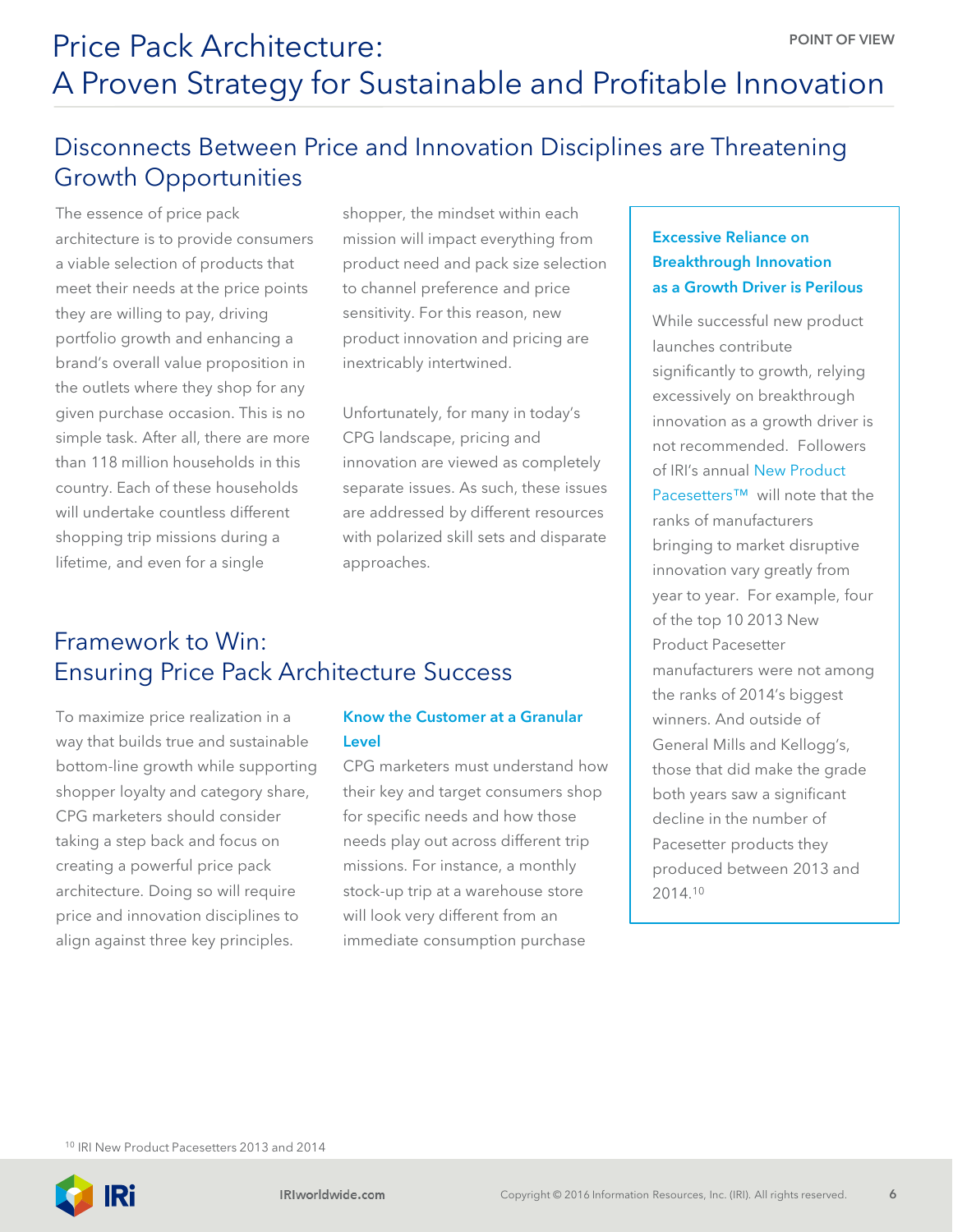at a convenience store, even though the same product is being purchased in each situation.

For products that are already in the market, it is possible to rely on a host of historical data that reflects actual, in-market performance when making projections around future behaviors. However, when searching for new white-space innovation opportunities, the picture is different. The way a shopper interacts with the existing portfolio will provide some input into what the shopper values and how much he or she will be willing to pay to meet those needs. In this situation, however, additional market and consumer research, along with advanced analytics and vast industry expertise, will also be critical in identifying unmet needs.

#### Understand the Full Value Case

It is critical to understand that unmet needs may lead to disruptive new product opportunities, but they may also point to opportunities for price pack innovations. Understand that the right innovation may be as simple as bundling or alternative pack sizes and these tweaks can legitimately drive shopper willingness to pay a higher price point. Determining specific needs will require a collaborative effort to study pricing sensitivity metrics and simulate a full financial and volume impact across retailers, product lines and customer types.

### Map Out the Path to Commercialization

Commercializing price pack architecture innovation must also be

IRI Approach to Price Pack Architecture

a collaborative effort. Competition for shelf space is fierce. To win space and increase compliance, manufacturers must invest to understand the goals of each particular retailer partner—the goals for the store and for the aisle(s) in question—and demonstrate a compelling financial and strategic sell-in story.

To ensure a unified lens, IRI recommends price and innovation disciplines work together through a comprehensive three-phased approach to price pack architecture opportunities—Ideation, Validation, and Commercialization—to ensure that existing and new products fully capitalize on opportunities across the price/value spectrum (see Figure 3).

Figure 3

| Ideation:<br>1<br>What are the opportunities?                                           | Current price pack architecture vs. competitors<br>$\bullet$<br>Drivers of success for competitors in entering the market<br>$\bullet$<br>Historical evidence of premiums customers have been willing to pay<br>$\bullet$<br>Learnings from other, similar categories<br>٠                                                                                                                     |
|-----------------------------------------------------------------------------------------|------------------------------------------------------------------------------------------------------------------------------------------------------------------------------------------------------------------------------------------------------------------------------------------------------------------------------------------------------------------------------------------------|
| <b>Validation:</b><br>$\overline{2}$<br>How big are they and which<br>should we pursue? | Potential market size for target customers and channels<br>$\bullet$<br>Requirements for financial and commercial success<br>٠<br>Estimates of consumer demand through behavior-based tests and models<br>$\bullet$<br>Likelihood of cannibalization for existing products we and competitors offer<br>$\bullet$<br>Feasibility of meeting minimum success criteria and contingency plans<br>٠ |
| <b>Commercialization:</b><br>3<br>How do we convince retailers?                         | Objectives and performance concerns for specific retailers<br>$\bullet$<br>Alignment between our category vision and opportunities vs. retailers<br>$\bullet$<br>Support mechanisms retailers will expect<br>$\bullet$                                                                                                                                                                         |

Identifying opportunities, determining their potential, and convincing retailers that the products will attract shoppers at the recommended price points are critical to achieving a successful price pack architecture strategy.

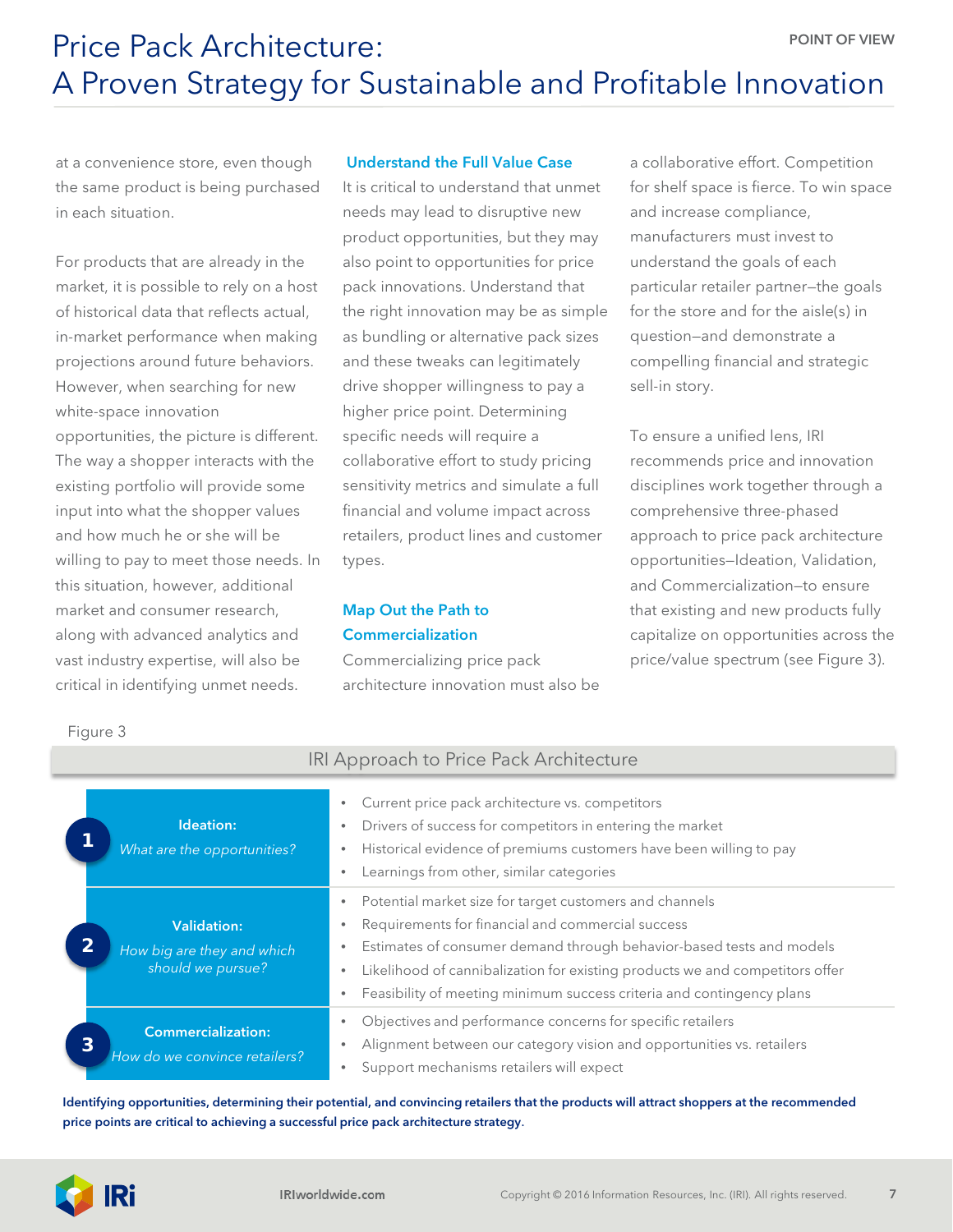#### Case Study: Spreads Manufacturer Turns to Price Pack Strategy to Beat Back Private Label Threat

Bridging the gap between price and innovation can reap significant rewards in this situation by encouraging trial.

After playing a pivotal role in growing the broader spreads category for some time, this flagship brand found itself under assault from a number of lower-priced, private label alternatives. These lower-priced options capitalized on the fact that price proved to be the key barrier to trial among shoppers who had not yet made a purchase from this new, growing category, while also providing a cheaper product for more price-sensitive current shoppers.

IRI conducted an extensive analysis of current and potential consumers to determine what product attributes were desired and the price these shoppers would pay to get these attributes. Using these learnings, IRI guided the manufacturer to combine the adoption of better-aligned price positioning on existing products with the introduction of new, smaller pack sizes that, while more expensive on a per-volume basis, carried a lower absolute price that allowed an easier path to trial.

In partnership with IRI, the manufacturer built a compelling case for adoption of the new pricing guidelines and smaller pack sizes. The brand went beyond securing its existing market share to increasing penetration by over 3 percent and dollar sales by 17 percent, all while growing margins a staggering 10 percent.

## Conclusion

The CPG industry is embracing a variety of strategies to carve out growth in the face of challenging industry dynamics and a slow-growth marketplace. Belt-tightening and new product innovation are contributing to growth, but costs can only be reduced so much and consistently and repeatedly providing the new, market-defining item is not feasible.

Price pack innovations are far more sustainable, and despite their simpler nature, can carry significant premiums when they are executed with the surgical precision that comes only from a forensic understanding of the needs and wants of core and target consumers, combined with the correct overarching strategy, advanced

analytics and deep industry know-how. Manufacturers that successfully undertake price pack innovations will be rewarded with more profitable growth through price realization and find true and sustainable growth that offers a distinct competitive advantage.

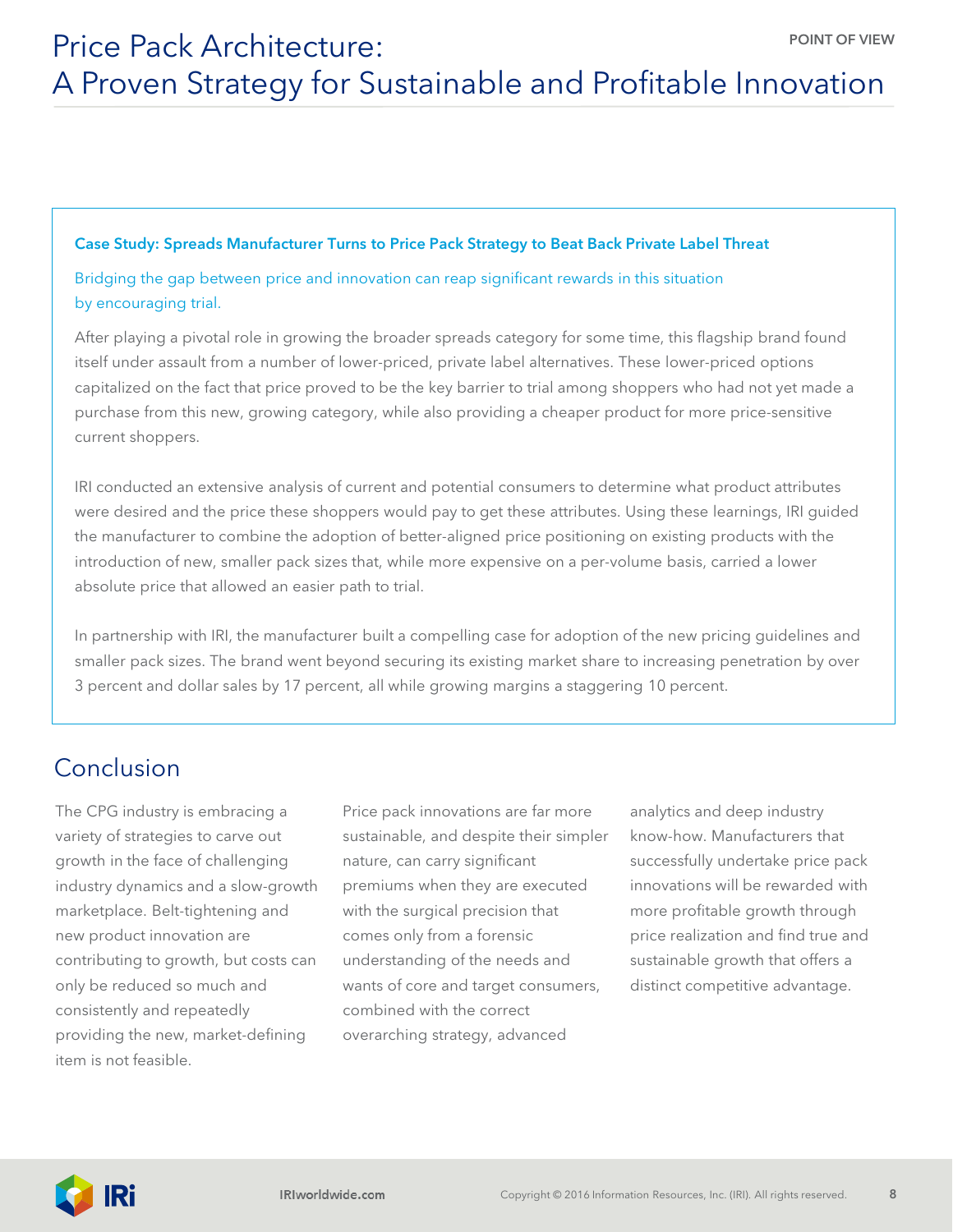### Resources

IRI can help you accelerate growth by making the most of your price pack architecture strategies. Our approach and capabilities will generate significant revenue increases, drive market share growth and foster increased shopper loyalty. These include:

| <b>Business Growth Strategy</b> | IRI Growth Consulting can help define growth realization initiatives based on<br>pockets of growth and white spaces in CPG manufacturers' current<br>categories and help align portfolios and drive sophisticated growth<br>strategies to capitalize on growing segments. Past engagements have<br>helped uncover pack sizes, price points, and other easily achievable<br>innovations that shoppers are willing to pay for.                                                                                                                              |
|---------------------------------|-----------------------------------------------------------------------------------------------------------------------------------------------------------------------------------------------------------------------------------------------------------------------------------------------------------------------------------------------------------------------------------------------------------------------------------------------------------------------------------------------------------------------------------------------------------|
| <b>Pricing Analytics</b>        | IRI's Price and Trade Advantage™ provides detailed simulations of price<br>shifts across each retailer's full category, capturing not only the impact on the<br>items receiving a price change, but across all related products. Additionally,<br>IRI's host of primary research methods, including discrete choice, virtual<br>shelf testing and other leading approaches, leverages actual customer<br>behavior to assess the role of price, quantify price trade-offs, and fine-tune<br>pricing for new products before they even reach store shelves. |
| <b>Retailer Selling Stories</b> | IRI can also help develop a strategic storyline for retailers to convey the total<br>financial benefit of price pack opportunities and the value proposition for<br>new pack offerings. This can create a call to action for the retailers to partner<br>with the manufacturers to drive growth and maintain stronger compliance<br>following the initial agreement.                                                                                                                                                                                      |